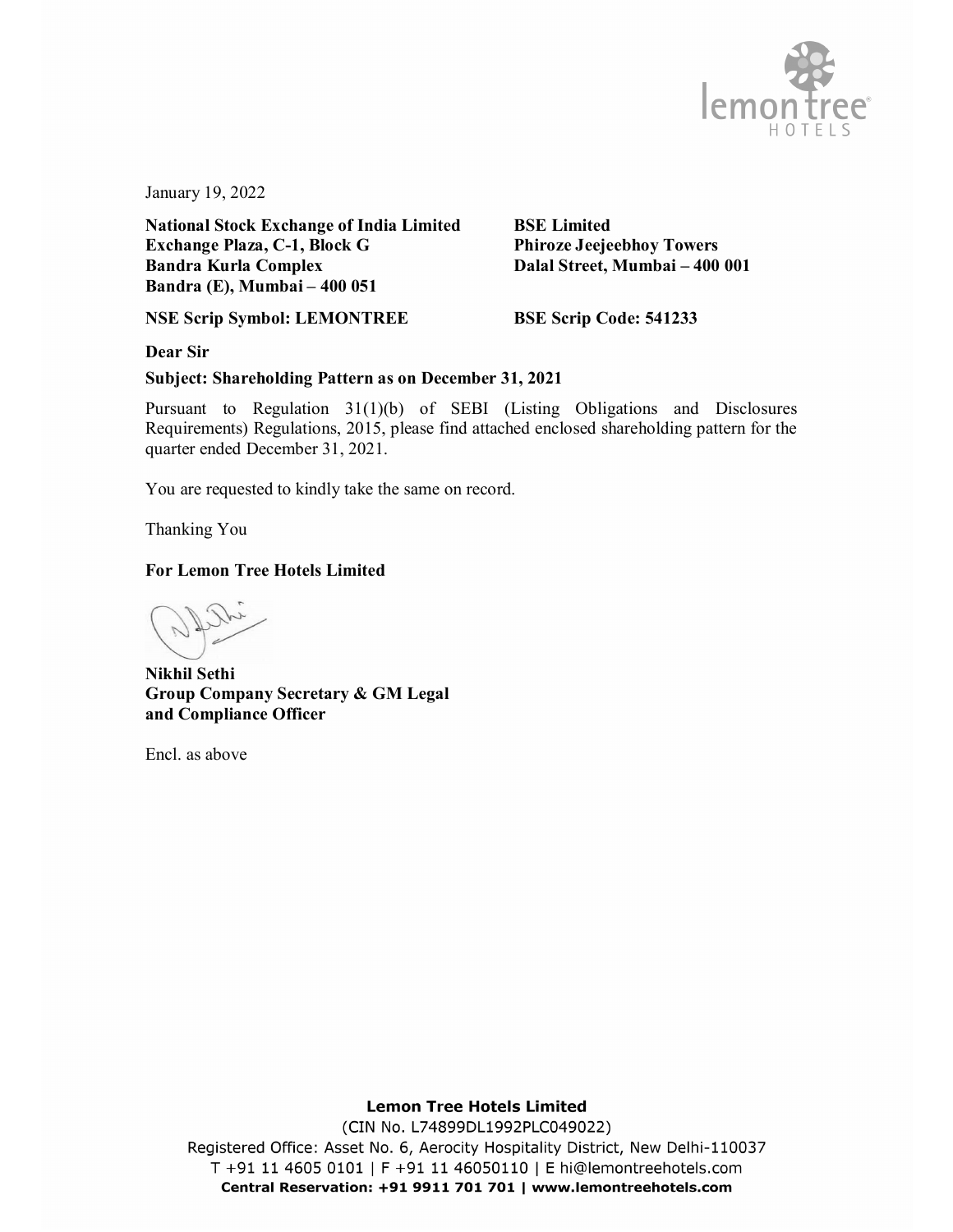- 1. Name of Listed Entity: Lemon Tree Hotels Limited
- 2. Scrip Code/Name of Scrip/Class of Security: LEMONTREE
- 3. Share Holding Pattern Filed under: 31b
- 4. Share Holding Pattern as on : 31-Dec-2021
- 5. **Declaration**: The Listed entity is required to submit the following declaration to the extent of submission of information:-

| <b>S. No.</b> | <b>Particulars</b>                                                                         | Yes/No |                             |
|---------------|--------------------------------------------------------------------------------------------|--------|-----------------------------|
|               | Whether the Listed Entity has issued any partly paid up shares?                            | No.    |                             |
|               | Whether the Listed Entity has issued any Convertible Securities?                           | No.    |                             |
| 3             | Whether the Listed Entity has any shares against which depository receipts are<br>lissued? | No.    |                             |
|               | Whether the Listed Entity has any shares in locked-in?                                     | No.    |                             |
|               | Whether any shares held by promoters are pledge or otherwise encumbered?                   | Yes    | Promoter and Promoter Group |
| 6             | Whether the Listed Entity has issued any differential Voting Rights?                       | No.    |                             |
|               | Whether the Listed Entity has issued any Warrants?                                         | No.    |                             |
|               | Whether the listed entity has any significant beneficial owner?                            | Yes    |                             |

## Table I - Summary Statement holding of specified securities

| Catego<br>ry (l) | Category of<br>shareholder<br>(II) | Nos.<br>of<br>shareh<br>olders<br>(III) | No. of<br>fully<br>paid<br>up<br>equity<br>shares<br>held<br>(IV) | No. of<br>Partly<br>paid-up<br>equity<br>shares<br>held<br>(V) | No. of<br>shares<br>underlying<br><b>Deposito</b><br>ry<br><b>Receipts</b><br>(VI) | Total<br>nos.<br>shares<br>held<br>$(VII) =$<br>$(IV)^+(V)$ +<br>(VI) | Shareholdi<br>ng as a %<br>of total no.<br>of shares<br>(calculated<br>as per<br>SCRR,<br>1957)<br>(VIII)<br>As a % of<br>$(A+B+C2)$ | <b>Number of Voting Rights</b><br>held in each class of |          | <b>securities</b><br>(X) |                                     | No. of<br>Shares<br>Outstanding conversion<br>convertible<br><b>securities</b><br>(including<br><b>Warrants</b> )<br>(X) | Shareholding,<br>as a %<br>Underlying assuming full<br>of convertible<br><b>lsecurities</b><br>(as a<br>percentage of<br>diluted share<br>capital)<br>$(XI) = (VII) + (X)$<br>As a % of |              | <b>Number of</b><br>Locked in<br>shares<br><u>(XII)</u>     | <b>Number of</b><br><b>Shares</b><br>pledged or<br>otherwise<br>encumbered<br>(XIII) |                                                          | <b>Number of</b><br>equity<br>shares<br>held<br>in<br>demateria<br>lized form<br>(XIV) |
|------------------|------------------------------------|-----------------------------------------|-------------------------------------------------------------------|----------------------------------------------------------------|------------------------------------------------------------------------------------|-----------------------------------------------------------------------|--------------------------------------------------------------------------------------------------------------------------------------|---------------------------------------------------------|----------|--------------------------|-------------------------------------|--------------------------------------------------------------------------------------------------------------------------|-----------------------------------------------------------------------------------------------------------------------------------------------------------------------------------------|--------------|-------------------------------------------------------------|--------------------------------------------------------------------------------------|----------------------------------------------------------|----------------------------------------------------------------------------------------|
|                  |                                    |                                         |                                                                   |                                                                |                                                                                    |                                                                       |                                                                                                                                      | lo of Voting Rights<br>Class eg: X Classiot al          | eg: y    |                          | Total as<br>a<br>$%$ of<br>$(+B+C)$ |                                                                                                                          | $(A+B+C2)$                                                                                                                                                                              | No.<br>(a)   | As a<br>$%$ of<br>total<br><b>Shar</b><br>es<br>held<br>(b) | No. (a)                                                                              | As a<br>$%$ of<br>total<br><b>Share</b><br>s held<br>(b) |                                                                                        |
| A                | Promoter &<br>Promoter<br>Group    | 6                                       | 2050048<br>03                                                     | 0                                                              | 0                                                                                  | 20500480                                                              | 25.88                                                                                                                                | 20500480                                                |          | 4803                     | 20500 25.93                         | 0                                                                                                                        | 25.88                                                                                                                                                                                   | $\mathbf{0}$ |                                                             | 6025362                                                                              |                                                          | 29.39 205004803                                                                        |
| B                | <b>Public</b>                      |                                         | 183505 5856121<br>70                                              | 0                                                              | $\mathbf 0$                                                                        | 58561217                                                              | 73.92                                                                                                                                | 58561217                                                |          | 2170                     | 5856174.07                          | 0                                                                                                                        | 73.92                                                                                                                                                                                   | $\Omega$     | 0                                                           |                                                                                      |                                                          | 581876753                                                                              |
| C                | Non<br>Promoter-<br>Non Public     | 1                                       | 1629491                                                           | 0                                                              | 0                                                                                  | 1629491                                                               |                                                                                                                                      |                                                         | $\Omega$ | n                        |                                     | 0                                                                                                                        |                                                                                                                                                                                         | 0            | 0                                                           |                                                                                      |                                                          | 1629491                                                                                |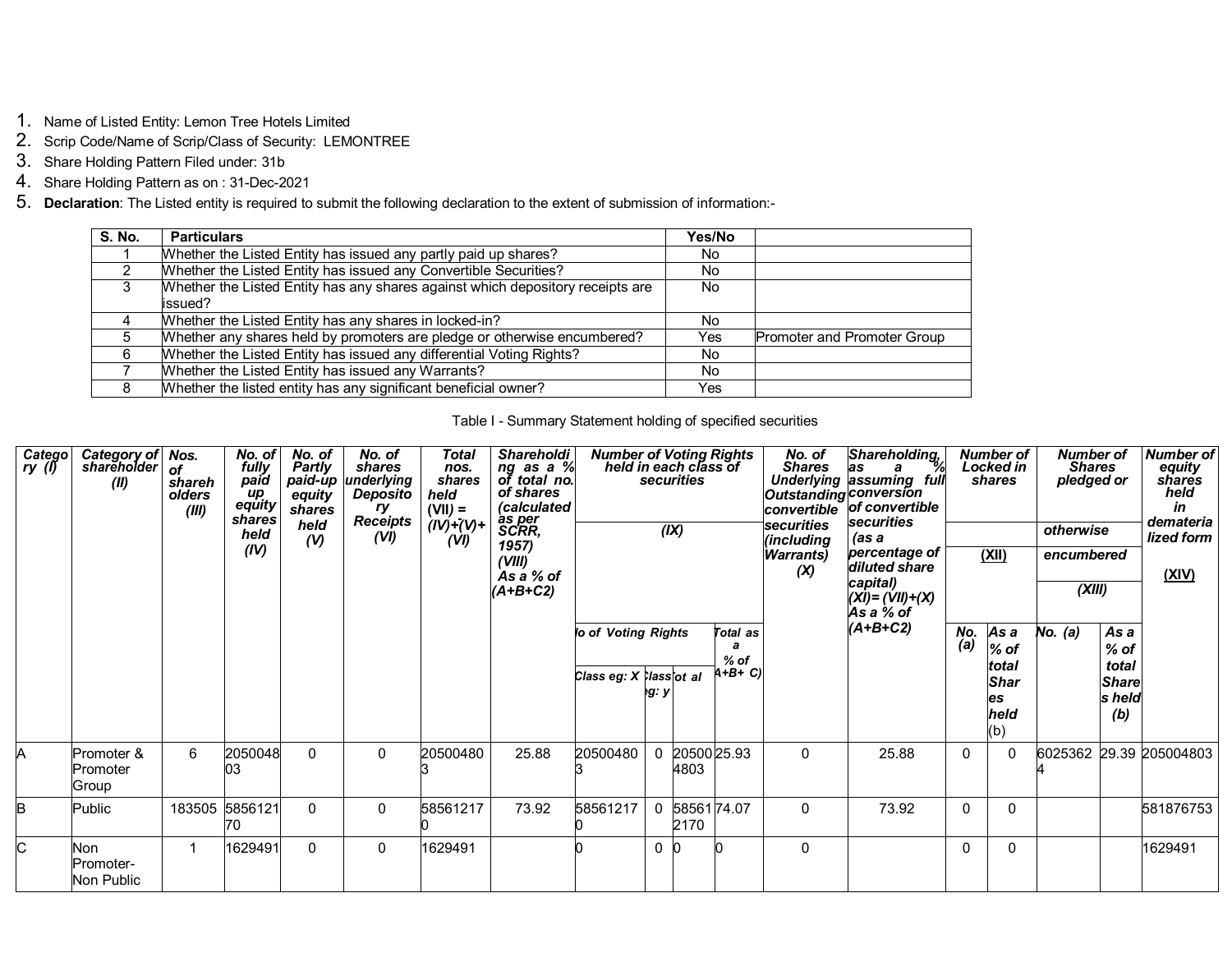| C <sub>1</sub> | <b>Shares</b><br>underlying<br><b>DRs</b> |                       | 0 |          |      |          | 0 |                     |   |      |              |              |           |
|----------------|-------------------------------------------|-----------------------|---|----------|------|----------|---|---------------------|---|------|--------------|--------------|-----------|
| C <sub>2</sub> | Shares held<br>by Employee<br>Trusts      | 1629491               | 0 | 1629491  | 0.21 |          | 0 |                     |   | 0.21 |              |              | 1629491   |
|                | Total                                     | 183512 7922464<br>164 | 0 | 79224646 | 100  | 79061697 |   | 0 79061 100<br>6973 | 0 | 100  | $\mathbf{0}$ | 6025362 7.61 | 788511047 |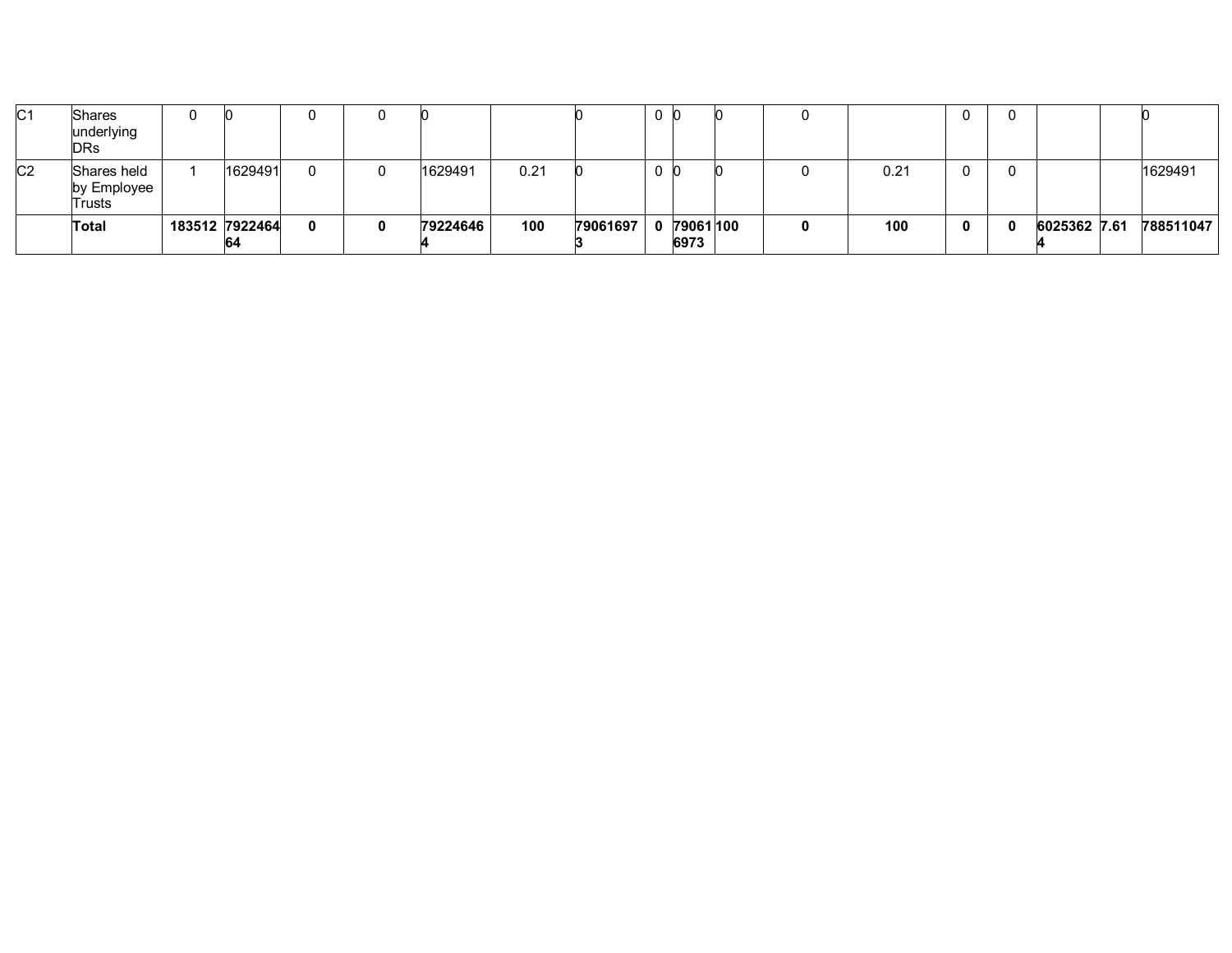|   | Category &<br>Name of the<br><b>Shareholders</b><br>$\boldsymbol{\theta}$ | No. of<br>shareh<br>older<br>(III) | No. of<br>fully<br>paid<br>up<br>equity<br>share<br>s held | <b>Partl</b><br>У<br>paid-<br>иp<br>equit<br>v<br>share<br>s | Nos.<br>оf<br>share<br>s<br>underly<br>ing<br><b>Deposit</b><br>ory | <b>Total</b><br>nos.<br>shares<br>held<br>$(VII =$<br>$IV+V+VI$ | <b>Shareh</b><br>ol<br>ding<br>℅<br>calcula<br>te<br>$d$ as<br>per |                                                       |                                                 | Number of Voting Rights held<br>in each class of securities<br>(IX) |                                                                        | No. of<br><b>Shares</b><br>ng<br>ing<br>converti<br>ble       | Shareholding Number of Number of<br>$\overline{as} a \%$<br>Underlyi assuming<br>Full<br>Outstand conversion<br>Οf<br>convertible<br>securities | shares       | <b>Locked in</b><br>(XII)                                                | <b>Shares</b> | pledged or<br>otherwise<br>(XIII)                     | <b>Number of</b><br>equity<br>shares held<br>in<br>encumbered dematerializ<br>ed form |
|---|---------------------------------------------------------------------------|------------------------------------|------------------------------------------------------------|--------------------------------------------------------------|---------------------------------------------------------------------|-----------------------------------------------------------------|--------------------------------------------------------------------|-------------------------------------------------------|-------------------------------------------------|---------------------------------------------------------------------|------------------------------------------------------------------------|---------------------------------------------------------------|-------------------------------------------------------------------------------------------------------------------------------------------------|--------------|--------------------------------------------------------------------------|---------------|-------------------------------------------------------|---------------------------------------------------------------------------------------|
|   |                                                                           |                                    | (IV)                                                       | held<br>(V)                                                  | Receip<br>ts<br>(VI)                                                |                                                                 | SCRR,<br>1957<br>As a %<br>оf<br>$(A+B+C$<br>2)<br>(VIII)          | <b>No of Voting Rights</b><br>$\overline{Class}$<br>X | Cla<br>$\pmb{\mathsf{s}}$<br>$\frac{s}{\gamma}$ | <b>Tot</b><br>al                                                    | <b>Total as</b><br>$a%$ of<br><b>Total</b><br><b>Voting</b><br>zrights | securitie (as a<br>s<br>g<br> Warrants  capital<br> حدید اللہ | percentage<br>(includin of diluted<br>$\dot{x}$ <i>i</i> ) =<br>(VII)+(X) as a<br>$%$ of<br>$A+B+C2$                                            | No.<br>(a)   | As a $No$ .<br>$%$ of $(a)$<br>total<br><b>Shar</b><br>es<br>held<br>(b) |               | As a<br>$%$ of<br>total<br>shar<br>e s<br>held<br>(b) | (XIV)                                                                                 |
|   | Indian                                                                    | $\mathbf 0$                        | $\pmb{0}$                                                  | $\mathbf 0$                                                  | $\mathbf{0}$                                                        | 0                                                               | $\pmb{0}$                                                          | $\pmb{0}$                                             | $\mathbf{0}$                                    | 0                                                                   | 0                                                                      | 0                                                             | 0                                                                                                                                               | 0            | 0                                                                        | $\mathbf 0$   | $\Omega$                                              | 0                                                                                     |
|   | Individuals/Hindu<br>undivided Family                                     | 3                                  | 3660764                                                    | $\mathbf{0}$                                                 | $\mathbf{0}$                                                        | 3660764                                                         | 0.46                                                               | 3660764                                               | $\Omega$                                        | 3660764                                                             | 0.46                                                                   | $\Omega$                                                      | 0.46                                                                                                                                            | 0            | $\mathbf{0}$                                                             | $\mathbf 0$   | $\Omega$                                              | 3660764                                                                               |
|   | LILLETTE<br><b>DUBEY</b>                                                  | $\mathbf{1}$                       | 374908                                                     | $\mathbf{0}$                                                 | $\mathbf{0}$                                                        | 374908                                                          | 0.05                                                               | 374908                                                | $\Omega$                                        | 374908                                                              | 0.05                                                                   | $\Omega$                                                      | 0.05                                                                                                                                            | $\Omega$     | 0                                                                        | $\mathbf 0$   | $\mathbf{0}$                                          | 374908                                                                                |
|   | PATANJALI<br><b>GOVIND</b><br><b>KESWANI</b>                              | $\mathbf{1}$                       | 341564                                                     | $\mathbf{0}$                                                 | 0                                                                   | 341564                                                          | 0.04                                                               | 341564                                                | $\mathbf{0}$                                    | 341564                                                              | 0.04                                                                   | $\mathbf{0}$                                                  | 0.04                                                                                                                                            | $\Omega$     | $\mathbf{0}$                                                             | $\mathbf 0$   | $\mathbf{0}$                                          | 341564                                                                                |
|   | <b>ILA DUBEY</b>                                                          | $\mathbf 1$                        | 2944292                                                    | $\mathbf{0}$                                                 | $\Omega$                                                            | 2944292                                                         | 0.37                                                               | 2944292                                               | $\Omega$                                        | 2944292                                                             | 0.37                                                                   | $\Omega$                                                      | 0.37                                                                                                                                            | $\Omega$     | $\mathbf{0}$                                                             | $\mathbf 0$   | $\Omega$                                              | 2944292                                                                               |
|   | <b>ADITYA</b><br><b>MADHAV</b><br><b>KESWANI</b>                          | $\mathbf{0}$                       | $\mathbf 0$                                                | 0                                                            | 0                                                                   | 0                                                               | 0                                                                  | 0                                                     | $\mathbf{0}$                                    | 0                                                                   | $\mathbf{0}$                                                           | $\mathbf{0}$                                                  | 0                                                                                                                                               | $\Omega$     | $\mathbf{0}$                                                             | 0             | $\Omega$                                              | 0                                                                                     |
|   | <b>NAYANA RIA</b><br><b>KESWANI</b>                                       | $\mathbf{0}$                       | $\mathbf{0}$                                               | $\mathbf{0}$                                                 | $\mathbf{0}$                                                        | 0                                                               | $\mathsf{O}$                                                       | 0                                                     | $\Omega$                                        | $\Omega$                                                            | $\mathbf{0}$                                                           | $\Omega$                                                      | 0                                                                                                                                               | $\Omega$     | $\Omega$                                                                 | 0             | $\Omega$                                              | 0                                                                                     |
|   | Central<br>Government/<br><b>State</b><br>Government(s)                   | $\Omega$                           | $\Omega$                                                   | $\Omega$                                                     | $\Omega$                                                            | 0                                                               | 0                                                                  | $\mathbf 0$                                           | $\Omega$                                        | $\Omega$                                                            | $\Omega$                                                               | $\Omega$                                                      | $\Omega$                                                                                                                                        | $\Omega$     | $\Omega$                                                                 | $\mathbf 0$   | $\Omega$                                              | $\mathbf 0$                                                                           |
| c | Financial<br>Institutions/<br><b>Banks</b>                                | $\Omega$                           | $\Omega$                                                   | $\Omega$                                                     | $\Omega$                                                            | 0                                                               | $\mathbf 0$                                                        | $\mathbf{0}$                                          | $\Omega$                                        | $\Omega$                                                            | $\Omega$                                                               | $\Omega$                                                      | $\Omega$                                                                                                                                        | $\Omega$     | $\mathbf{0}$                                                             | $\mathbf{0}$  | $\Omega$                                              | $\mathsf 0$                                                                           |
| d | Any Other<br>(specify)                                                    | 3                                  | 201344039                                                  | $\mathbf{0}$                                                 | 0                                                                   | 20134403<br>9                                                   | 25.41                                                              | 20134403<br>9                                         | $\mathbf{0}$                                    | 2013440<br>39                                                       | 25.47                                                                  | $\Omega$                                                      | 25.41                                                                                                                                           | $\mathbf{0}$ | 0                                                                        | 6025<br>3624  | 29.93                                                 | 201344039                                                                             |
|   | <b>Bodies</b>                                                             | 3                                  | 201344039                                                  | 0                                                            | 0                                                                   | 20134403                                                        | 25.41                                                              | 20134403                                              | $\mathbf{0}$                                    | 2013440                                                             | 25.46                                                                  | $\Omega$                                                      | 25.41                                                                                                                                           | 0            | 0                                                                        |               |                                                       | 6025 114.73 201344039                                                                 |

Table II - Statement showing shareholding pattern of the Promoter and Promoter Group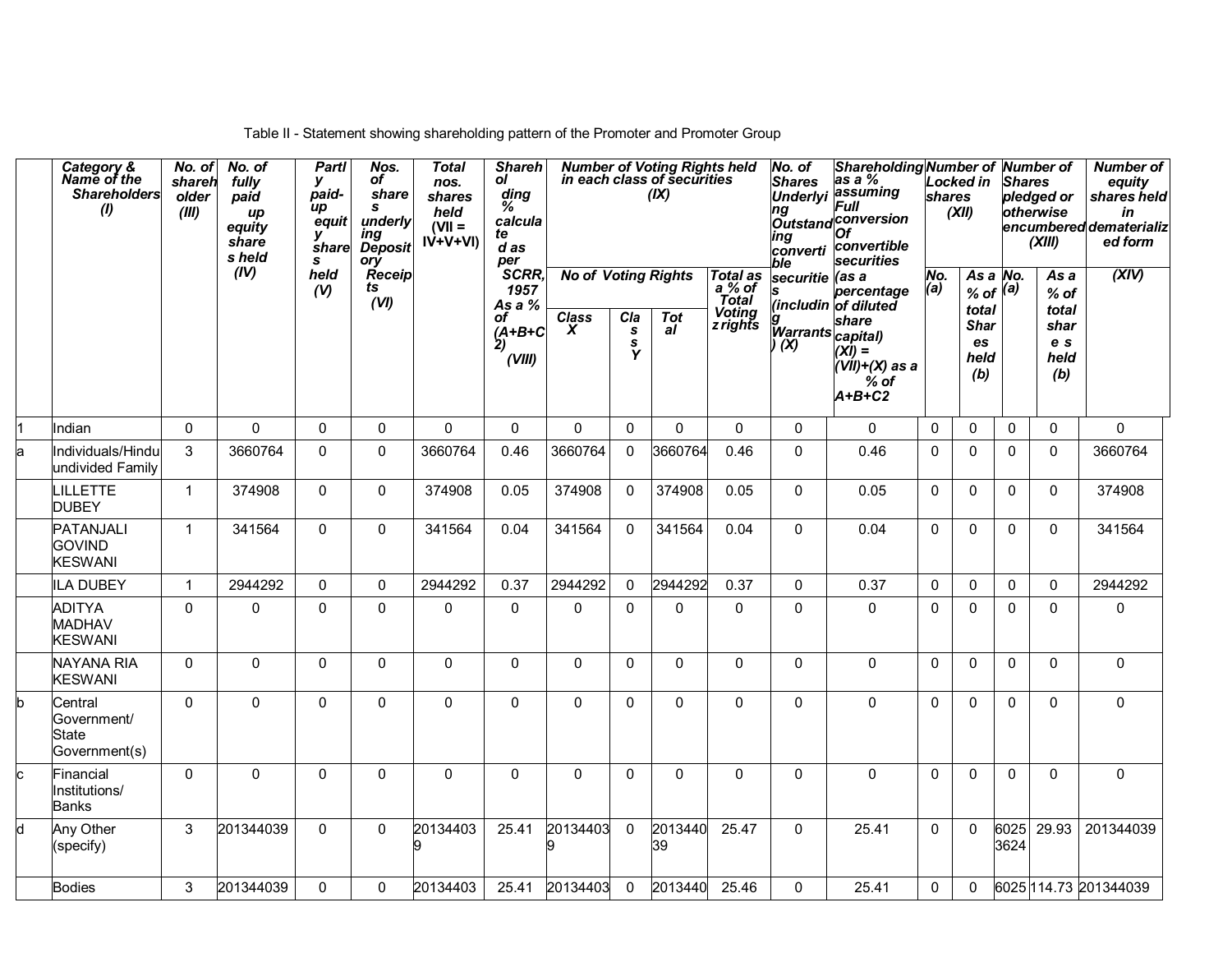| Corporate                                                                                 |              |             |              |              | g             |                     | 9            |              | 39            |              |              |             |              |              | 3624           |              |              |
|-------------------------------------------------------------------------------------------|--------------|-------------|--------------|--------------|---------------|---------------------|--------------|--------------|---------------|--------------|--------------|-------------|--------------|--------------|----------------|--------------|--------------|
| <b>TOUCAN REAL</b><br><b>ESTATES</b><br><b>PRIVATE</b><br>LIMITED                         | $\mathbf{1}$ | 350000      | $\mathbf 0$  | $\Omega$     | 350000        | 0.04                | 350000       | $\mathsf{O}$ | 350000        | 0.04         | $\mathbf 0$  | 0.04        | $\mathbf 0$  | $\Omega$     | $\mathbf 0$    | $\mathbf 0$  | 350000       |
| <b>SPANK</b><br><b>MANAGEMENT</b><br><b>SERVICES</b><br><b>PRIVATE</b><br><b>IMITED</b>   | $\mathbf{1}$ | 194210759   | $\mathbf{0}$ | $\mathbf{0}$ | 19421075<br>g | 24.51               | 19421075     | $\mathbf 0$  | 1942107<br>59 | 24.56        | $\mathbf 0$  | 24.51       | $\Omega$     | $\mathbf 0$  | 543728<br>0344 |              | 194210759    |
| <b>SPARROW</b><br><b>BUILDWELL</b><br><b>PRIVATE</b><br><b>LIMITED</b>                    | $\mathbf{1}$ | 6783280     | $\mathbf{0}$ | $\mathbf{0}$ | 6783280       | 0.86                | 6783280      | $\Omega$     | 6783280       | 0.86         | $\mathbf{0}$ | 0.86        | $\mathbf{0}$ | $\mathbf{0}$ | 280            | 588386.73    | 6783280      |
| <b>CROW REAL</b><br><b>ESTATES</b><br><b>PRIVATE</b><br><b>IMITED</b>                     | $\mathbf{0}$ | $\mathbf 0$ | $\mathbf{0}$ | $\Omega$     | 0             | $\mathsf 0$         | $\mathbf 0$  | $\mathbf{0}$ | $\mathbf{0}$  | $\Omega$     | $\mathbf{0}$ | $\mathbf 0$ | $\mathbf{0}$ | $\mathbf{0}$ | $\Omega$       | $\mathbf{0}$ | $\mathbf 0$  |
| <b>GARNET</b><br><b>HOTELS</b><br><b>PRIVATE</b><br><b>IMITED</b>                         | $\mathbf 0$  | $\mathbf 0$ | $\mathbf 0$  | $\Omega$     | 0             | $\mathbf 0$         | $\mathbf 0$  | $\mathsf{O}$ | $\mathbf 0$   | $\mathsf{O}$ | $\mathbf 0$  | $\mathbf 0$ | $\mathbf 0$  | $\Omega$     | $\mathbf 0$    | $\mathbf 0$  | $\mathsf{O}$ |
| PONY TALE<br><b>HOTELS</b><br><b>PRIVATE</b><br>LIMITED                                   | $\mathbf 0$  | $\mathbf 0$ | $\mathbf 0$  | $\mathbf{0}$ | 0             | $\mathbf 0$         | $\mathsf{O}$ | $\mathsf{O}$ | $\mathbf 0$   | 0            | $\mathbf 0$  | $\mathbf 0$ | $\mathbf{0}$ | $\mathbf{0}$ | $\mathbf 0$    | $\mathbf{0}$ | $\mathsf 0$  |
| PRINIA HOTELS<br><b>PRIVATE</b><br><b>LIMITED</b>                                         | $\mathbf 0$  | $\mathbf 0$ | $\mathbf{0}$ | $\mathbf{0}$ | 0             | $\mathbf 0$         | $\pmb{0}$    | $\mathbf{0}$ | $\mathbf{0}$  | $\mathbf 0$  | $\mathbf{0}$ | $\mathbf 0$ | $\mathbf{0}$ | $\mathbf{0}$ | $\Omega$       | 0            | $\mathbf 0$  |
| <b>OCEANUS</b><br><b>DEVELOPMENT</b><br><b>COMPANY</b><br><b>PRIVATE</b><br><b>IMITED</b> | $\mathbf{0}$ | $\mathbf 0$ | $\mathbf{0}$ | $\mathbf{0}$ | 0             | $\mathbf 0$         | $\mathbf{0}$ | $\mathbf{0}$ | $\mathbf{0}$  | $\Omega$     | $\mathbf{0}$ | $\mathbf 0$ | $\Omega$     | $\mathbf{0}$ | $\Omega$       | $\mathbf{0}$ | 0            |
| <b>MYNA REAL</b><br><b>ESTATES</b><br><b>PRIVATE</b><br>LIMITED                           | $\mathbf 0$  | $\mathbf 0$ | $\mathbf 0$  | $\mathbf{0}$ | 0             | $\mathsf{O}\xspace$ | $\mathbf 0$  | 0            | $\mathbf 0$   | 0            | $\mathbf 0$  | $\mathbf 0$ | 0            | $\mathbf{0}$ | $\mathbf 0$    | 0            | $\mathsf 0$  |
| <b>UNISTAR</b><br><b>HOTELS</b><br><b>PRIVATE</b><br><b>LIMITED</b>                       | $\mathbf{0}$ | $\Omega$    | $\Omega$     | $\Omega$     | $\Omega$      | $\mathbf{0}$        | $\mathbf{0}$ | $\Omega$     | $\Omega$      | $\Omega$     | $\Omega$     | $\Omega$    | $\Omega$     | $\Omega$     | $\Omega$       | $\mathbf{0}$ | 0            |
| <b>REDSTART</b><br><b>REAL ESTATE</b><br><b>PRIVATE</b>                                   | n.           | $\mathbf 0$ | $\mathbf{0}$ | $\mathbf{0}$ | 0             | $\mathbf 0$         | $\mathbf{0}$ | $\mathbf{0}$ | $\mathbf{0}$  | $\mathbf 0$  | $\mathbf{0}$ | $\mathbf 0$ | $\Omega$     | $\Omega$     | $\mathbf{0}$   | $\mathbf{0}$ | $\mathbf 0$  |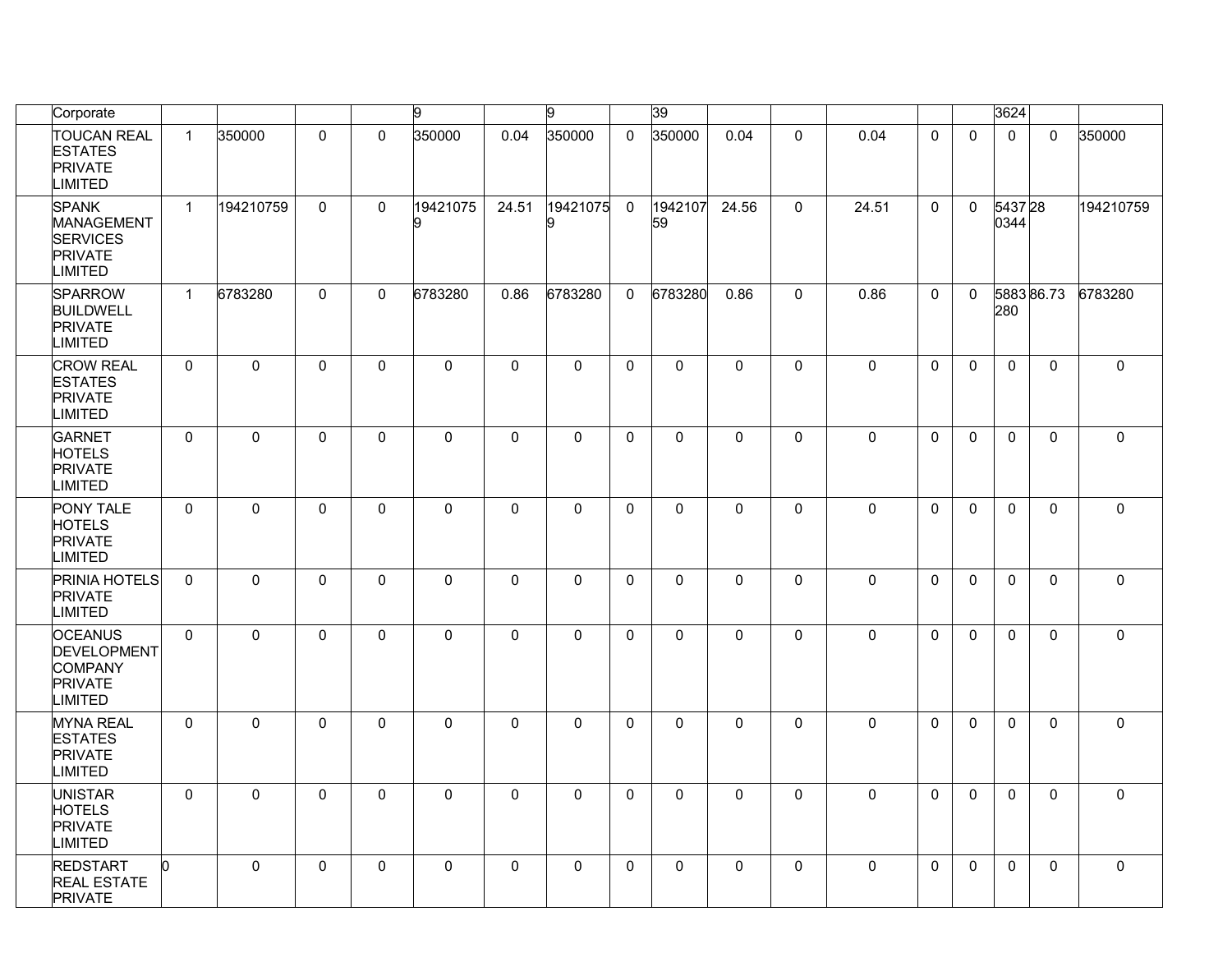|    | <b>IMITED</b>                                                                             |              |              |             |   |                |              |              |              |               |              |   |              |              |              |              |              |                 |
|----|-------------------------------------------------------------------------------------------|--------------|--------------|-------------|---|----------------|--------------|--------------|--------------|---------------|--------------|---|--------------|--------------|--------------|--------------|--------------|-----------------|
|    | <b>GLENDALE</b><br><b>MARKETING</b><br><b>SERVICES</b><br><b>PRIVATE</b><br><b>IMITED</b> | $\mathbf{0}$ | $\mathbf{0}$ | 0           | 0 | $\mathbf 0$    | $\mathbf{0}$ | $\mathbf{0}$ | $\mathbf{0}$ | $\mathbf{0}$  | $\mathbf{0}$ | 0 | $\mathbf{0}$ | 0            | $\Omega$     | $\mathbf{0}$ | $\Omega$     | $\mathbf{0}$    |
|    | Sub-Total (A)(1)                                                                          | 6            | 205004803    | 0           | 0 | 20500480<br>IЗ | 25.88        | 20500480     | $\mathbf 0$  | 2050048<br>03 | 25.93        | 0 | 25.88        | $\mathbf 0$  | $\Omega$     | 6025<br>3624 |              | 29.39 205004803 |
| 2  | Foreign                                                                                   | $\Omega$     | 0            | 0           | 0 | $\mathbf 0$    | $\mathbf{0}$ | $\mathbf{0}$ | $\mathbf{0}$ | $\mathbf{0}$  | $\mathbf{0}$ | 0 | 0            | $\mathbf{0}$ | $\mathbf{0}$ | $\Omega$     | $\mathbf{0}$ | $\mathbf 0$     |
| la | Individuals (Non-<br>Resident<br>Individuals/<br>Foreign<br>Individuals)                  | $\mathbf{0}$ | $\mathbf{0}$ | 0           | 0 | $\mathbf 0$    | $\mathbf{0}$ | $\mathbf{0}$ | $\mathbf{0}$ | $\mathbf{0}$  | $\mathbf{0}$ | 0 | 0            | $\mathbf{0}$ | $\mathbf{0}$ | $\mathbf{0}$ | $\mathbf{0}$ | $\mathbf 0$     |
| b  | Government                                                                                | 0            | 0            | 0           | 0 | $\mathbf 0$    | $\mathbf{0}$ | $\mathbf{0}$ | $\mathbf{0}$ | $\mathbf{0}$  | $\mathbf{0}$ | 0 | 0            | 0            | $\mathbf 0$  | $\mathbf{0}$ | $\mathbf{0}$ | $\mathbf 0$     |
| c  | Institutions                                                                              | $\mathbf{0}$ | 0            | 0           | 0 | $\mathbf 0$    | $\mathbf{0}$ | $\mathbf{0}$ | $\mathbf{0}$ | $\mathbf{0}$  | $\mathbf{0}$ | 0 | 0            | 0            | $\mathbf{0}$ | $\mathbf{0}$ | $\mathbf{0}$ | $\mathbf 0$     |
| d  | Foreign Portfolio<br>Investor                                                             | $\mathbf{0}$ | $\Omega$     | 0           | 0 | $\mathbf 0$    | $\mathbf{0}$ | $\mathbf{0}$ | $\mathbf{0}$ | $\Omega$      | $\mathbf{0}$ | 0 | $\mathbf{0}$ | $\mathbf{0}$ | $\Omega$     | $\mathbf{0}$ | $\Omega$     | $\mathbf 0$     |
| le | Any Other<br>(specify)                                                                    | $\mathbf{0}$ | 0            | 0           | 0 | $\mathsf 0$    | $\mathbf 0$  | $\mathbf 0$  | $\mathbf{0}$ | $\mathbf{0}$  | 0            | 0 | $\mathbf 0$  | $\mathbf{0}$ | 0            | $\mathbf{0}$ | $\mathbf{0}$ | $\mathbf 0$     |
|    | Sub-Total (A)(2)                                                                          | $\Omega$     | $\mathbf{0}$ | 0           | 0 | $\mathbf 0$    | $\mathbf{0}$ | $\Omega$     | $\mathbf{0}$ | $\mathbf{0}$  | $\Omega$     | 0 | $\Omega$     | 0            | $\mathbf{0}$ | $\Omega$     | $\mathbf 0$  | $\mathbf 0$     |
|    | Total<br>Shareholding of<br>Promoter and<br>Promoter Group<br>$(A)$ =<br>$(A)(1)+(A)(2)$  | 6            | 205004803    | $\mathbf 0$ | 0 | 20500480       | 25.88        | 20500480     | 0            | 2050048<br>03 | 25.93        | 0 | 25.88        | $\mathbf{0}$ | $\mathbf{0}$ | 6025<br>3624 |              | 29.39 205004803 |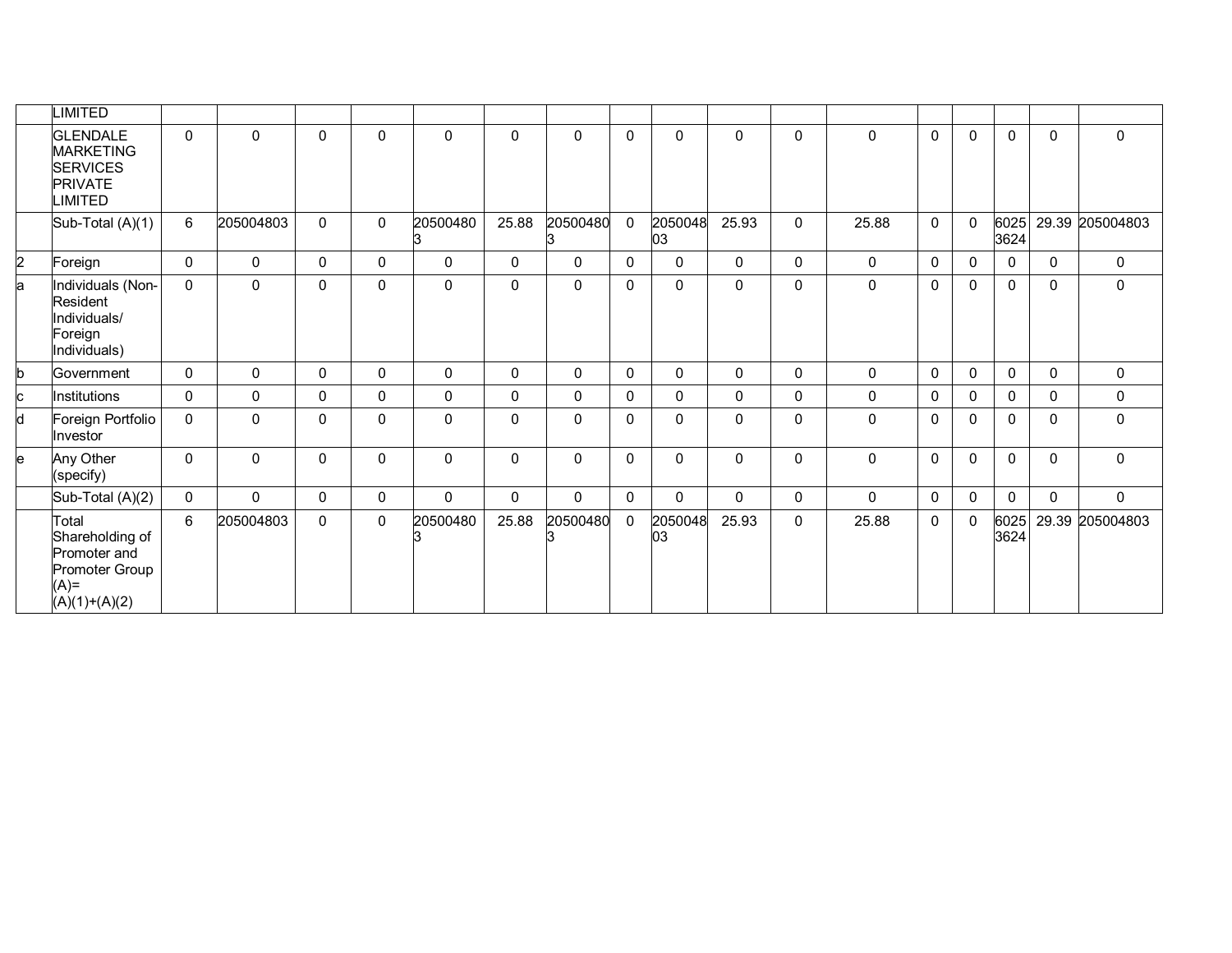Table III - Statement showing shareholding pattern of the Public shareholder

|   | Category &<br>Name of the<br><b>Shareholders</b><br>(1)                    | Nos.<br>of<br>shar<br>eh<br>olde<br>r<br>(iii) | No. of<br>fully paid<br>up equity<br>share s<br>held (IV) | paid-up shares<br>equity<br>shares<br>held<br>(V) | Partly Nos. of<br>underl<br>ying<br><b>Deposit</b><br>ory<br>Receip<br>ts (VI) | <b>Total</b><br>nos.<br>shares<br>held<br>$VII =$<br>IV+V+VI | <b>Sharehol</b><br>ding %<br>calculate<br>d as per<br>SCRR,<br>1957<br>As a %<br>of |                            |              | <b>Number of Voting Rights held in<br/>each class of securities</b><br>(IX) |                  | No. of<br><b>Shares</b><br><b>Underlyin</b><br>g<br><b>Outstandin</b><br>g<br>convertibl<br>e | <b>Total</b><br>shareholdin<br>$g$ , as a $%$<br>assuming<br>full<br>conversion<br><b>of</b><br>convertible |              | <b>Number of</b><br>Locked in<br>shares (XII) |              | <b>Number of</b><br><b>Shares pledged</b><br>or otherwise<br>encumbered<br>(XIII) | <b>Number of</b><br>equity<br>shares held<br>in<br>dematerializ<br>ed form<br>(XIV) |
|---|----------------------------------------------------------------------------|------------------------------------------------|-----------------------------------------------------------|---------------------------------------------------|--------------------------------------------------------------------------------|--------------------------------------------------------------|-------------------------------------------------------------------------------------|----------------------------|--------------|-----------------------------------------------------------------------------|------------------|-----------------------------------------------------------------------------------------------|-------------------------------------------------------------------------------------------------------------|--------------|-----------------------------------------------|--------------|-----------------------------------------------------------------------------------|-------------------------------------------------------------------------------------|
|   |                                                                            |                                                |                                                           |                                                   |                                                                                |                                                              | $(A+B+C$<br>$2)$ VIII                                                               | <b>No of Voting Rights</b> |              |                                                                             | <b>Tot</b><br>al |                                                                                               |                                                                                                             | No.<br>(a)   | As a<br>$%$ of                                | No.<br>(Not) | As a<br>% of total                                                                |                                                                                     |
|   |                                                                            |                                                |                                                           |                                                   |                                                                                |                                                              |                                                                                     | Class X                    |              | <b>Class Total</b>                                                          |                  |                                                                                               |                                                                                                             |              |                                               |              |                                                                                   |                                                                                     |
|   | Institutions                                                               | $\Omega$                                       | $\mathsf{O}\xspace$                                       | $\Omega$                                          | 0                                                                              | $\Omega$                                                     | $\mathsf{O}\xspace$                                                                 | 0                          | $\mathbf 0$  | $\pmb{0}$                                                                   | $\mathbf 0$      | $\mathbf 0$                                                                                   | $\mathbf 0$                                                                                                 | $\Omega$     | $\mathbf 0$                                   |              |                                                                                   | 0                                                                                   |
| a | Mutual Funds/                                                              | 9                                              | 105655436                                                 | $\mathbf 0$                                       | 0                                                                              | 105655436                                                    | 13.34                                                                               | 105655436                  | $\mathbf 0$  | 105655436                                                                   | 13.36            | $\pmb{0}$                                                                                     | 13.34                                                                                                       | $\mathbf 0$  | $\Omega$                                      |              |                                                                                   | 105655436                                                                           |
|   | <b>FRANKLIN</b><br><b>INDIA SMALLER</b><br><b>COMPANIES</b><br><b>FUND</b> | $\mathbf{1}$                                   | 28667714                                                  | $\mathbf{0}$                                      | 0                                                                              | 28667714                                                     | 3.62                                                                                | 28667714                   | $\Omega$     | 28667714                                                                    | 3.63             | $\mathbf{0}$                                                                                  | 3.62                                                                                                        | $\Omega$     | $\Omega$                                      |              |                                                                                   | 28667714                                                                            |
|   | <b>SBI LARGE &amp;</b><br><b>MIDCAP FUND</b>                               | $\mathbf{1}$                                   | 67600000                                                  | $\mathbf{0}$                                      | 0                                                                              | 67600000                                                     | 8.53                                                                                | 67600000                   | $\mathbf{0}$ | 67600000                                                                    | 8.55             | $\Omega$                                                                                      | 8.53                                                                                                        | $\Omega$     | $\mathbf{0}$                                  |              |                                                                                   | 67600000                                                                            |
| b | <b>Venture Capital</b><br>Funds                                            | 0                                              | $\mathbf 0$                                               | $\mathbf 0$                                       | 0                                                                              | 0                                                            | $\mathbf 0$                                                                         | $\mathbf 0$                | $\mathbf 0$  | 0                                                                           | 0                | 0                                                                                             | 0                                                                                                           | $\mathbf{0}$ | $\mathbf{0}$                                  |              |                                                                                   | 0                                                                                   |
| C | Alternate<br>Investment<br>Funds                                           | $\mathbf{1}$                                   | 516155                                                    | $\mathbf 0$                                       | 0                                                                              | 516155                                                       | 0.07                                                                                | 516155                     | $\Omega$     | 516155                                                                      | 0.07             | 0                                                                                             | 0.07                                                                                                        | $\Omega$     | $\mathbf{0}$                                  |              |                                                                                   | 516155                                                                              |
| d | Foreign Venture<br>Capital Investors                                       | $\Omega$                                       | <b>n</b>                                                  | $\mathbf{0}$                                      | $\Omega$                                                                       | $\Omega$                                                     | $\mathbf 0$                                                                         | $\mathbf{0}$               | $\mathbf{0}$ | 0                                                                           | $\Omega$         | $\Omega$                                                                                      | $\mathbf 0$                                                                                                 | $\Omega$     | $\mathbf{0}$                                  |              |                                                                                   | 0                                                                                   |
| e | Foreign Portfolio<br>nvestors                                              | 66                                             | 180731501                                                 | $\mathbf{0}$                                      | $\Omega$                                                                       | 180731501                                                    | 22.81                                                                               | 180731501                  | $\Omega$     | 180731501                                                                   | 22.86            | $\Omega$                                                                                      | 22.81                                                                                                       | $\Omega$     | $\mathbf{0}$                                  |              |                                                                                   | 180731501                                                                           |
|   | <b>WF ASIAN</b><br><b>RECONNAISSA</b><br><b>NCE FUND</b><br><b>LIMITED</b> | $\mathbf{1}$                                   | 55383349                                                  | $\mathbf{0}$                                      | 0                                                                              | 55383349                                                     | 6.99                                                                                | 55383349                   | $\mathbf{0}$ | 55383349                                                                    | 7.01             | $\mathbf{0}$                                                                                  | 6.99                                                                                                        | $\Omega$     | $\Omega$                                      |              |                                                                                   | 55383349                                                                            |
|   | ZAABA PAN<br><b>ASIA MASTER</b><br>FUND                                    | $\overline{1}$                                 | 14901231                                                  | $\mathbf{0}$                                      | $\Omega$                                                                       | 14901231                                                     | 1.88                                                                                | 14901231                   | $\Omega$     | 14901231                                                                    | 1.88             | $\mathbf 0$                                                                                   | 1.88                                                                                                        | $\Omega$     | $\mathbf 0$                                   |              |                                                                                   | 14901231                                                                            |
|   | <b>MATTHEWS</b><br><b>INDIA FUND</b>                                       | $\mathbf{1}$                                   | 11210775                                                  | $\mathbf{0}$                                      | 0                                                                              | 11210775                                                     | 1.42                                                                                | 11210775                   | $\Omega$     | 11210775                                                                    | 1.42             | $\Omega$                                                                                      | 1.42                                                                                                        | $\Omega$     | $\mathbf{0}$                                  |              |                                                                                   | 11210775                                                                            |
|   | <b>MATTHEWS</b><br><b>EMERGING</b><br><b>MARKETS</b>                       | $\mathbf{1}$                                   | 14664074                                                  | $\mathbf{0}$                                      | 0                                                                              | 14664074                                                     | 1.85                                                                                | 14664074                   | $\Omega$     | 14664074                                                                    | 1.85             | $\Omega$                                                                                      | 1.85                                                                                                        | $\Omega$     | $\Omega$                                      |              |                                                                                   | 14664074                                                                            |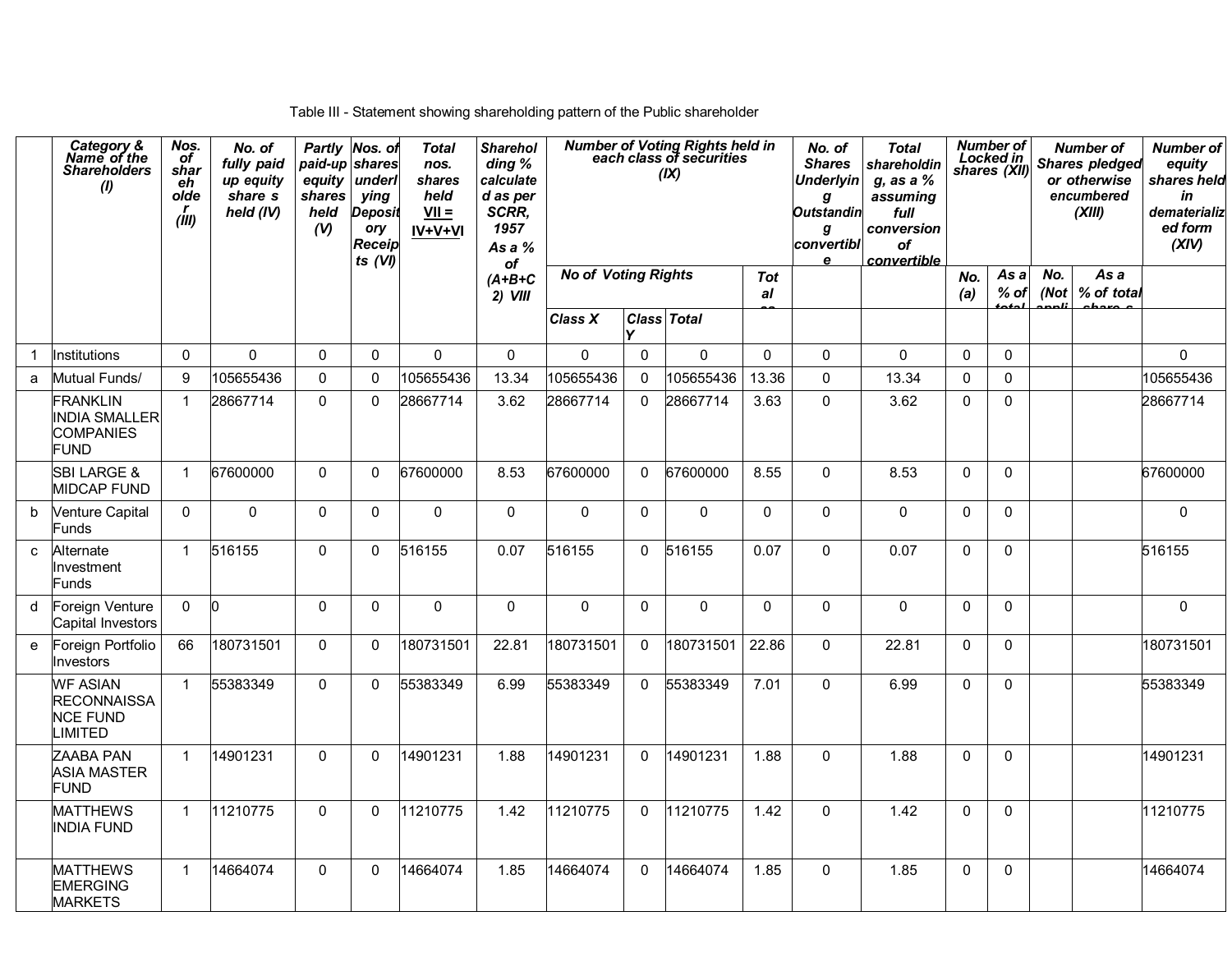|                | <b>SMALL</b><br><b>COMPANIES</b><br><b>FUND</b>                                                |                |                 |              |              |              |              |              |              |             |              |              |             |              |              |  |              |
|----------------|------------------------------------------------------------------------------------------------|----------------|-----------------|--------------|--------------|--------------|--------------|--------------|--------------|-------------|--------------|--------------|-------------|--------------|--------------|--|--------------|
|                | <b>PACIFIC</b><br><b>HORIZON</b><br><b>INVESTMENT</b><br><b>TRUST PLC</b>                      | $\mathbf{1}$   | 13499641        | $\mathbf{0}$ | $\mathbf 0$  | 13499641     | 1.7          | 13499641     | $\Omega$     | 13499641    | 1.71         | 0            | 1.7         | $\mathbf{0}$ | $\mathbf{0}$ |  | 13499641     |
|                | Financial<br>Institutions/<br><b>Banks</b>                                                     | $\mathbf 0$    | $\Omega$        | 0            | $\mathbf 0$  | $\mathbf 0$  | $\mathbf 0$  | 0            | $\mathbf 0$  | $\mathbf 0$ | 0            | 0            | 0           | $\mathbf{0}$ | $\Omega$     |  | $\mathbf 0$  |
| g              | Insurance<br>Companies                                                                         | 0              | $\mathbf 0$     | 0            | $\mathsf 0$  | $\mathbf 0$  | $\mathbf 0$  | $\mathbf 0$  | $\mathbf 0$  | $\pmb{0}$   | $\mathsf{O}$ | $\mathsf 0$  | $\mathsf 0$ | $\Omega$     | $\mathbf 0$  |  | $\mathbf 0$  |
|                | Provident Funds/<br>Pension Funds                                                              | 0              | $\mathbf{0}$    | 0            | 0            | $\mathbf 0$  | $\mathbf 0$  | $\mathbf 0$  | $\mathbf 0$  | $\mathbf 0$ | 0            | 0            | 0           | $\mathbf{0}$ | 0            |  | $\mathbf 0$  |
|                | Any Other<br>(specify)                                                                         | $\overline{2}$ | 549663          | 0            | 0            | 549663       | 0.07         | 549663       | $\mathbf 0$  | 549663      | 0.07         | $\mathsf{O}$ | 0.07        | $\mathbf 0$  | $\mathbf 0$  |  | 549663       |
|                | Other                                                                                          | $\overline{2}$ | 549663          | 0            | $\mathbf{0}$ | 549663       | 0.07         | 549663       | $\mathbf{0}$ | 549663      | 0.07         | 0            | 0.07        | $\mathbf{0}$ | $\mathbf{0}$ |  | 549663       |
|                | Sub-Total (B)(1)                                                                               | 78             | 287452755       | $\mathbf 0$  | $\mathbf 0$  | 287452755    | 36.28        | 287452755    | 0            | 287452755   | 36.36        | $\mathsf{O}$ | 36.28       | $\mathbf 0$  | $\mathbf 0$  |  | 287452755    |
| $\overline{2}$ | Central<br>Government/<br><b>State</b><br>Government(s)/<br>President of<br>India              | $\mathbf{0}$   | $\Omega$        | $\Omega$     | $\mathbf 0$  | 0            | $\mathsf{O}$ | 0            | $\mathbf 0$  | 0           | $\mathbf 0$  | $\mathbf 0$  | $\Omega$    | $\mathbf{0}$ | $\mathbf 0$  |  | $\mathbf 0$  |
|                | Sub-Total (B)(2)                                                                               | 0              | $\mathbf 0$     | 0            | 0            | 0            | $\pmb{0}$    | 0            | $\mathbf 0$  | 0           | $\mathbf 0$  | 0            | 0           | $\mathbf 0$  | $\mathbf 0$  |  | $\mathbf 0$  |
| k3             | Non-institutions                                                                               | $\Omega$       | $\Omega$        | $\Omega$     | $\mathbf 0$  | $\mathbf{0}$ | $\mathbf 0$  | $\Omega$     | $\mathbf 0$  | 0           | $\mathbf 0$  | $\mathbf{0}$ | $\mathbf 0$ | $\mathbf 0$  | 0            |  | $\mathbf 0$  |
| a              | Individuals -                                                                                  |                | 181673114946122 | 0            | $\mathbf{0}$ | 114946122    | 14.51        | 114946122    | $\mathbf{0}$ | 114946122   | 14.54        | $\pmb{0}$    | 14.51       | $\mathbf{0}$ | $\Omega$     |  | 111998205    |
|                | Individual<br>shareholders<br>holding nominal<br>share capital up<br>to Rs. 2 lakhs.           |                | 18123761046867  | $\Omega$     | $\Omega$     | 61046867     | 7.71         | 61046867     | $\mathbf{0}$ | 61046867    | 7.72         | $\pmb{0}$    | 7.71        | $\mathbf{0}$ | $\Omega$     |  | 60654731     |
| lii.           | Individual<br>shareholders<br>holding nominal<br>share capital in<br>excess of Rs. 2<br>lakhs. | 436            | 53899255        | $\mathbf{0}$ | $\mathbf 0$  | 53899255     | 6.8          | 53899255     | $\mathbf{0}$ | 53899255    | 6.82         | $\mathsf{O}$ | 6.8         | $\mathbf{0}$ | $\Omega$     |  | 51343474     |
| b              | <b>NBFCs</b><br>registered with<br><b>RBI</b>                                                  | $\mathbf{0}$   | $\mathbf{0}$    | $\Omega$     | 0            | $\mathbf 0$  | $\mathbf{0}$ | $\mathbf{0}$ | $\mathbf{0}$ | $\mathbf 0$ | $\mathbf{0}$ | 0            | $\Omega$    | $\mathbf{0}$ | 0            |  | $\mathbf{0}$ |
| C              | <b>Employee Trusts</b>                                                                         | 0              | 0               | 0            | 0            | 0            | $\mathbf 0$  | 0            | $\mathbf 0$  | 0           | $\mathbf 0$  | 0            | 0           | $\mathbf 0$  | 0            |  | $\mathbf 0$  |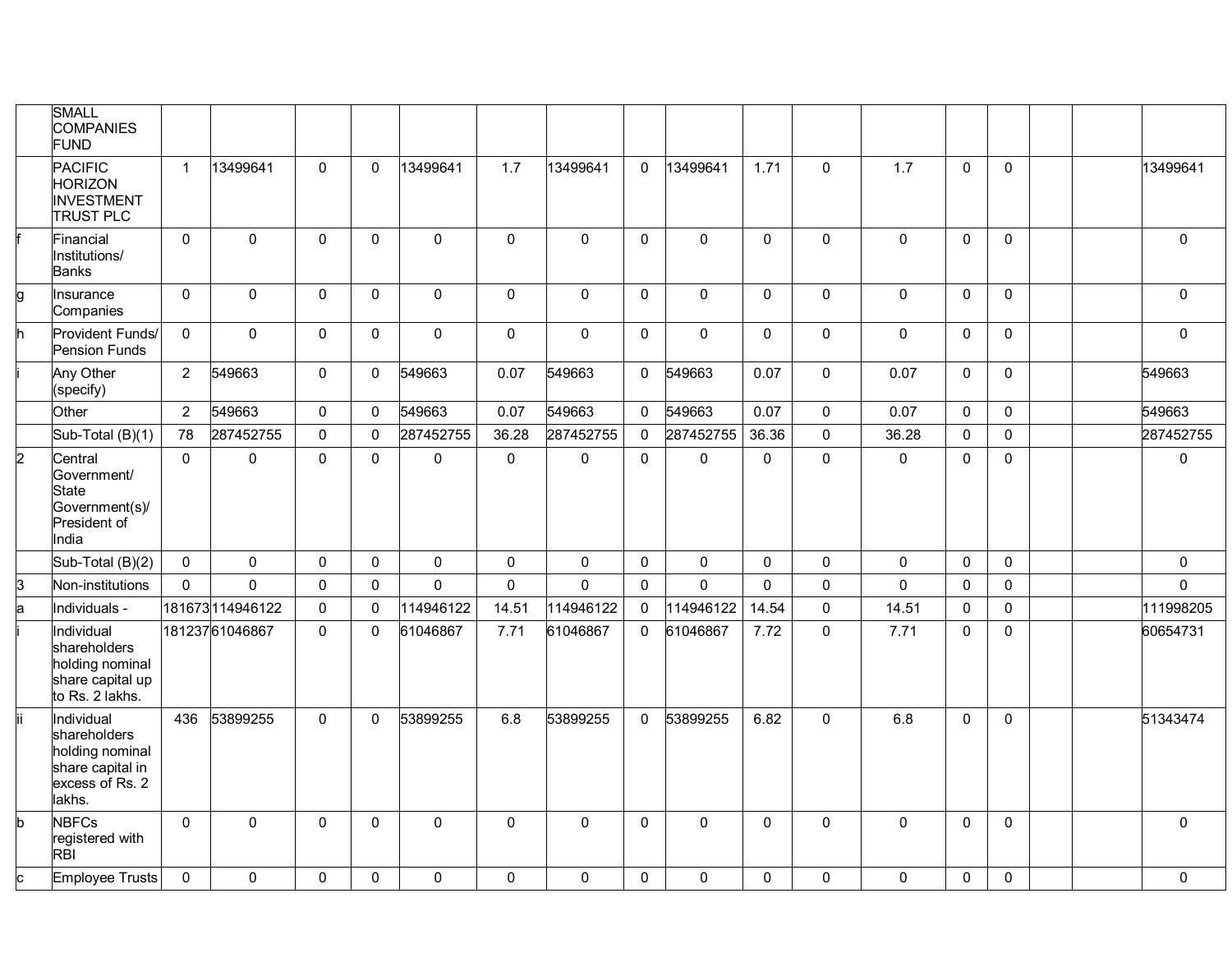| d  | Overseas<br>Depositories<br>(holding DRs)<br>(balancing<br>figure)          | $\mathbf{0}$   | $\Omega$        | 0              | 0            | 0         | $\mathbf 0$ | $\Omega$  | 0            | $\Omega$  | 0            | 0            | $\Omega$     | $\Omega$     | $\mathbf 0$  |  | $\mathbf 0$ |
|----|-----------------------------------------------------------------------------|----------------|-----------------|----------------|--------------|-----------|-------------|-----------|--------------|-----------|--------------|--------------|--------------|--------------|--------------|--|-------------|
| le | Any Other<br>(specify)                                                      | 1754           | 183213293       | 0              | $\mathbf{0}$ | 183213293 | 23.13       | 183213293 | 0            | 183213293 | 23.17        | $\mathbf 0$  | 23.13        | $\mathbf{0}$ | $\Omega$     |  | 182425793   |
|    | <b>Bodies</b><br>Corporate                                                  | 297            | 53310207        | 0              | 0            | 53310207  | 6.73        | 53310207  | $\mathbf{0}$ | 53310207  | 6.74         | $\mathsf{O}$ | 6.73         | $\mathbf{0}$ | $\mathbf{0}$ |  | 53310207    |
|    | RJ CORP<br><b>LIMITED</b>                                                   | 1              | 32427784        | $\mathbf 0$    | 0            | 32427784  | 4.09        | 32427784  | $\Omega$     | 32427784  | 4.1          | 0            | 4.09         | $\mathbf{0}$ | $\Omega$     |  | 32427784    |
|    | <b>IVY ICON</b><br><b>SOLUTIONS</b><br>LLP                                  | $\mathbf{1}$   | 8074652         | 0              | $\mathbf{0}$ | 8074652   | 1.02        | 8074652   | $\Omega$     | 8074652   | 1.02         | $\mathsf{O}$ | 1.02         | $\Omega$     | $\Omega$     |  | 8074652     |
|    | Clearing<br><b>Members</b>                                                  | 83             | 746743          | 0              | $\Omega$     | 746743    | 0.09        | 746743    | $\Omega$     | 746743    | 0.09         | $\mathsf{O}$ | 0.09         | $\mathbf{0}$ | $\Omega$     |  | 746743      |
|    | Foreign<br><b>Nationals</b>                                                 | 1              | 1500            | 0              | 0            | 1500      | 0           | 1500      | $\Omega$     | 1500      | $\mathbf{0}$ | 0            | $\mathbf 0$  | $\mathbf{0}$ | $\Omega$     |  | 1500        |
|    | Non-Resident<br>Indian (NRI)                                                | 1369           | 4624738         | 0              | 0            | 4624738   | 0.58        | 4624738   | 0            | 4624738   | 0.58         | $\mathsf{O}$ | 0.58         | $\mathbf 0$  | $\mathbf 0$  |  | 4624738     |
|    | Overseas<br>Corporate<br><b>Bodies</b>                                      | $\overline{2}$ | 124503105       | 0              | $\mathbf{0}$ | 124503105 | 15.72       | 124503105 | $\Omega$     | 124503105 | 15.75        | $\mathsf{O}$ | 15.72        | $\mathbf{0}$ | $\Omega$     |  | 123715605   |
|    | <b>APG</b><br><b>STRATEGIC</b><br><b>REAL ESTATE</b><br>POOL N.V.           | -1             | 118730914       | 0              | $\mathbf{0}$ | 118730914 | 14.99       | 118730914 | $\Omega$     | 118730914 | 15.02        | $\mathsf{O}$ | 14.99        | $\Omega$     | $\Omega$     |  | 118730914   |
|    | <b>Trusts</b>                                                               | 2              | 27000           | $\overline{0}$ | $\mathbf 0$  | 27000     | $\mathbf 0$ | 27000     | $\mathbf{0}$ | 27000     | $\mathbf{0}$ | 0            | $\mathbf{0}$ | $\mathbf{0}$ | $\Omega$     |  | 27000       |
|    | Sub-Total $(B)(3)$                                                          |                | 183427298159415 | 0              | $\mathbf{0}$ | 298159415 | 37.63       | 298159415 | $\Omega$     | 298159415 | 37.71        | $\mathsf 0$  | 37.63        | $\Omega$     | $\Omega$     |  | 294423998   |
|    | <b>Total Public</b><br>Shareholding<br>$(B)=$<br>$(B)(1)+(B)(2)+(B)$<br>(3) |                | 183505585612170 | 0              | 0            | 585612170 | 73.92       | 585612170 | $\Omega$     | 585612170 | 74.07        | $\mathsf{O}$ | 73.92        | $\mathbf{0}$ | $\mathbf 0$  |  | 581876753   |